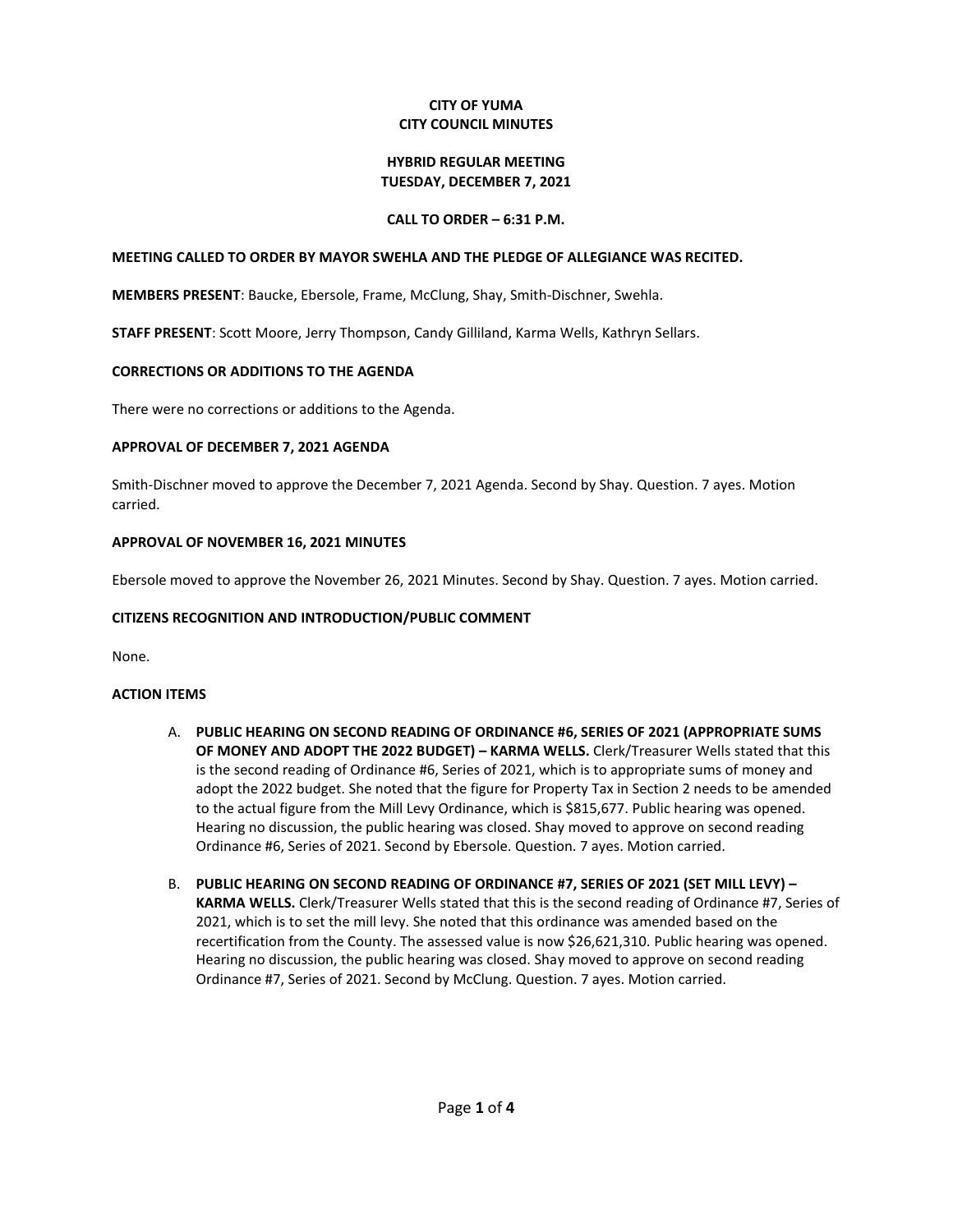- C. **PUBLIC HEARING ON SECOND READING OF ORDINANCE #8, SERIES OF 2021 (AMEND THE 2021 BUDGET) – KARMA WELLS.** Clerk/Treasurer Wells stated that this is the second reading of Ordinance #8, Series of 2021, which is to amend the 2021 budget. Public hearing was opened. Hearing no discussion, the public hearing was closed. Shay moved to approve on second reading Ordinance #8, Series of 2021. Second by Smith-Dischner. Question. 7 ayes. Motion carried.
- D. **RESOLUTION #37, SERIES OF 2021 (APPROVING AN AGREEMENT WITH CMR MANAGEMENT AND CONSULTING FOR BUILDING INSPECTOR SERVICES) – SCOTT MOORE.** Manager Moore stated that this Resolution is for the approval of the renewal contract with CMR Management and Consulting for building inspector services. The amount budgeted is \$50,000. Shay moved to approve Resolution #37, Series of 2021. Second by Ebersole. Question. 7 ayes. Motion carried.
- E. **RESOLUTION #38, SERIES OF 2021 (AMENDING THE CITY'S 125 FLEXIBLE BENEFITS PLAN) – KARMA WELLS.** Clerk/Treasurer Wells stated that this Resolution is for approval of a change to the City's Section 125 Flexible Benefits Plan, which would raise the maximum annual amount an employee may contribute, from \$2,750 to \$2,850. This amount is set by the IRS. Smith-Dischner moved to approve Resolution #38, Series of 2021. Second by Frame. Question. 7 ayes. Motion carried.
- F. **RESOLUTION #39, SERIES OF 2021 (LEASE AGREEMENT WITH KLZ ENTERPRISES LLC) – SCOTT MOORE.** Manager Moore stated that this Resolution is for approval of a lease agreement with KLZ Enterprises, LLC. The City has been using the facility for storage since 2017. The rent has been \$800 since that time, but the owner is now asking for an increase to \$1,000 per month. Ebersole moved to approve Resolution #39, Series of 2021. Second by Shay. Question. 7 ayes. Motion carried.
- G. **APPROVAL OF APPLICATION TO APPLY FOR A GRANT FOR THE AMBULANCE SERVICE – SCOTT MOORE.** Manager Moore stated that he was approached by the Ambulance Service regarding a grant that they would like to apply for to be used toward a new ambulance. The City's share would be \$90,351 and would be a 2023 budget item. The grant application is not due until February, 2022. Council asked for more detailed information. It was decided to table this discussion until the next Council meeting on December 21, 2021. Smith-Dischner moved to table the approval of the application to apply for the grant. Second by Ebersole. Question. 7 ayes. Motion carried.
- H. **APPROVAL OF ANIMAL SHELTER GRANT FROM Y.U.M.A. – SCOTT MOORE.** Manager Moore stated that he is seeking approval to accept a \$3,500 grant from Y.U.M.A. to be used to replace flooring in the animal shelter. The grant funds will only cover a portion of the cost, but we have one year to spend the funds, which would allow time to apply for other grants to cover the remainder of the cost. Shay moved to approve the grant from Y.U.M.A. Second by Frame. Question. 6 ayes. 1 abstain (Ebersole). Motion carried.
- I. **APPROVAL OF ART PROJECT GRANT FROM Y.U.M.A. – SCOTT MOORE.** Manager Moore stated that he is seeking approval to accept a grant in the amount of \$5,000 from Y.U.M.A to be used to replace windows in the old Boy Scout building. It is planned to remodel the building so that it may be used for community art projects. The total cost of the window replacement is \$13,000. Shay moved to accept the Art Project Grant funds from Y.U.M.A. Second by Ebersole. Question. 7 ayes. Motion carried.
- J. **CONSIDERATION OF YEAR END BONUSES – SCOTT MOORE.** Manager Moore presented Council with four options for year-end employee bonuses. McClung moved to approve the option for \$500, with \$250 being paid by check and \$250 being paid in Chamber of Commerce dollars. Second by Shay. Question. 7 ayes. Motion carried.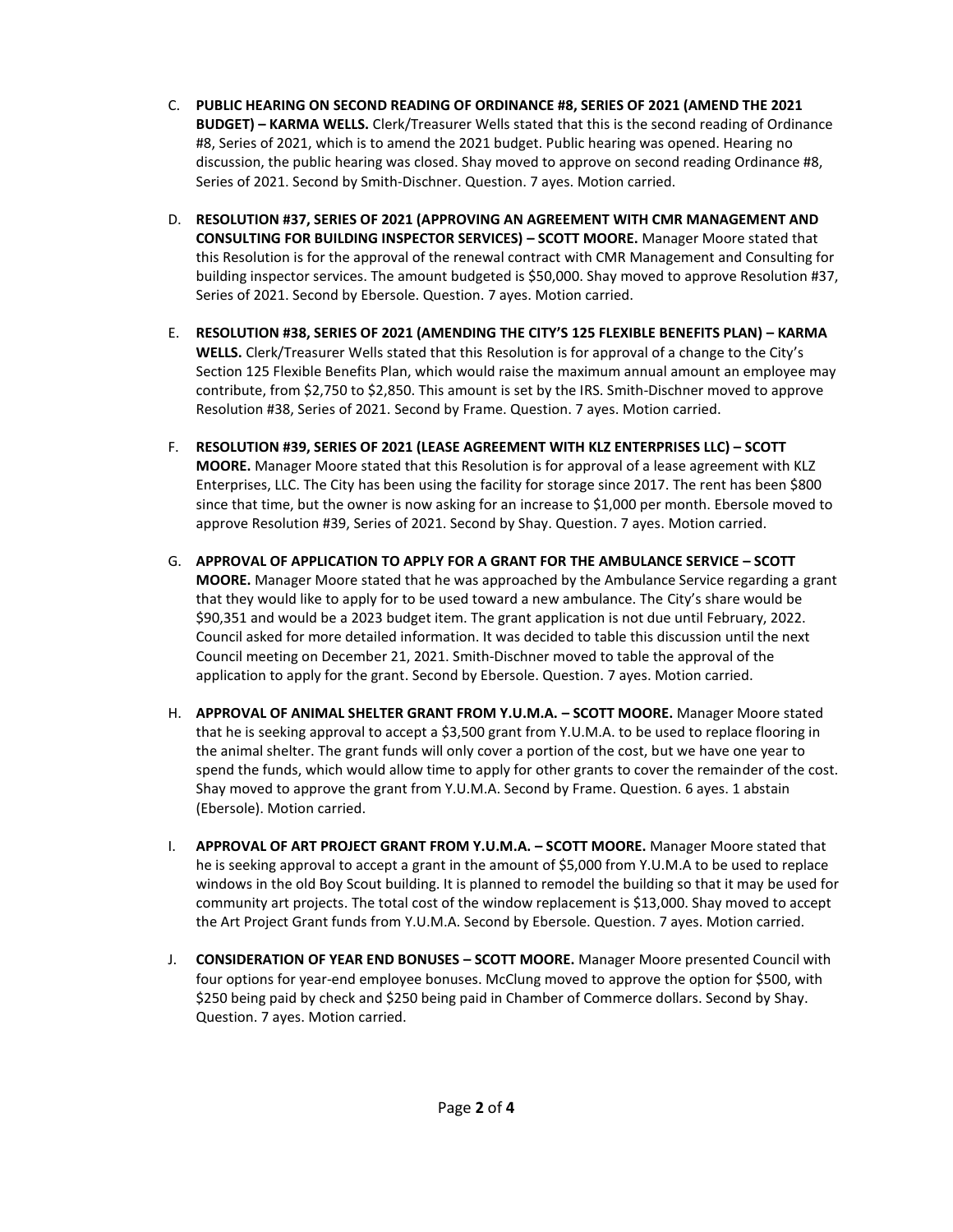- K. **APPROVE THE UPDATED LIST OF PRE-APPROVED BILLS – KARMA WELLS.** Clerk/Treasurer Wells provided Council with an updated list of vendors who may be pre-approved for payment to avoid penalties. Shay moved to approve the updated list of pre-approved bills. Second by Smith-Dischner. Question. 7 ayes. Motion carried.
- L. **APPROVAL OF BILLS – KARMA WELLS.** Clerk/Treasurer Wells provided Council with an additional list of bills. Ebersole moved to approve the bills. Second by Shay. Question. 7 ayes. Motion carried.
- M. **PURCHASES IN EXCESS OF \$5,000 – SCOTT MOORE.** Manager Moore stated that he is seeking approval for the purchase of an air switch for the electric department to replace the one that failed a few weeks ago. Only one quote was received from Western United in the amount of \$5,680. Smith-Dischner moved to approve the purchase of the air switch from Western United. Second by Frame. Question. 7 ayes. Motion carried.

Manager Moore also sought approval from Council for the renewal of the City's employee emails through SIPA. The approval has to be done annually. There are 45 emails to renew at a cost of \$143.17 for each email, with a total cost of \$6,442.65. Ebersole moved to approve the annual renewal of the emails. Second by Shay. Question. 7 ayes. Motion carried.

# **ADDITIONAL BUSINESS**

None.

### **REPORTS**

### **CITY MANAGER, SCOTT MOORE**

Manager Moore stated he is following up on Council's direction on establishing an Ambulance Authority or Special District. He presented Council with a memo prepared by Attorney Sellars stating the pros and cons of both options. It appears that an Ambulance Authority would be simpler because it is done by contract and does not require a vote of the people. The next step is to speak with Yuma and Washington counties and area municipalities to see if there is any interest on their part. The consensus was to move forward with that plan.

Manager Moore informed Council that the newest trash truck is back in service. He stated that City staff put in much time and effort to get it repaired. He also said that the street sweeper is still not working and the vacuum truck is still in Denver getting warranty repair work done.

#### **CITY CLERK/TREASURER, KARMA WELLS**

Clerk/Treasurer Wells provided Council with the September Finance Report.

#### **CHIEF OF POLICE, JERRY THOMPSON**

Chief Thompson provided Council with the November Police Report. He also stated that the new Cadet started working yesterday and he will be attending the Academy in January.